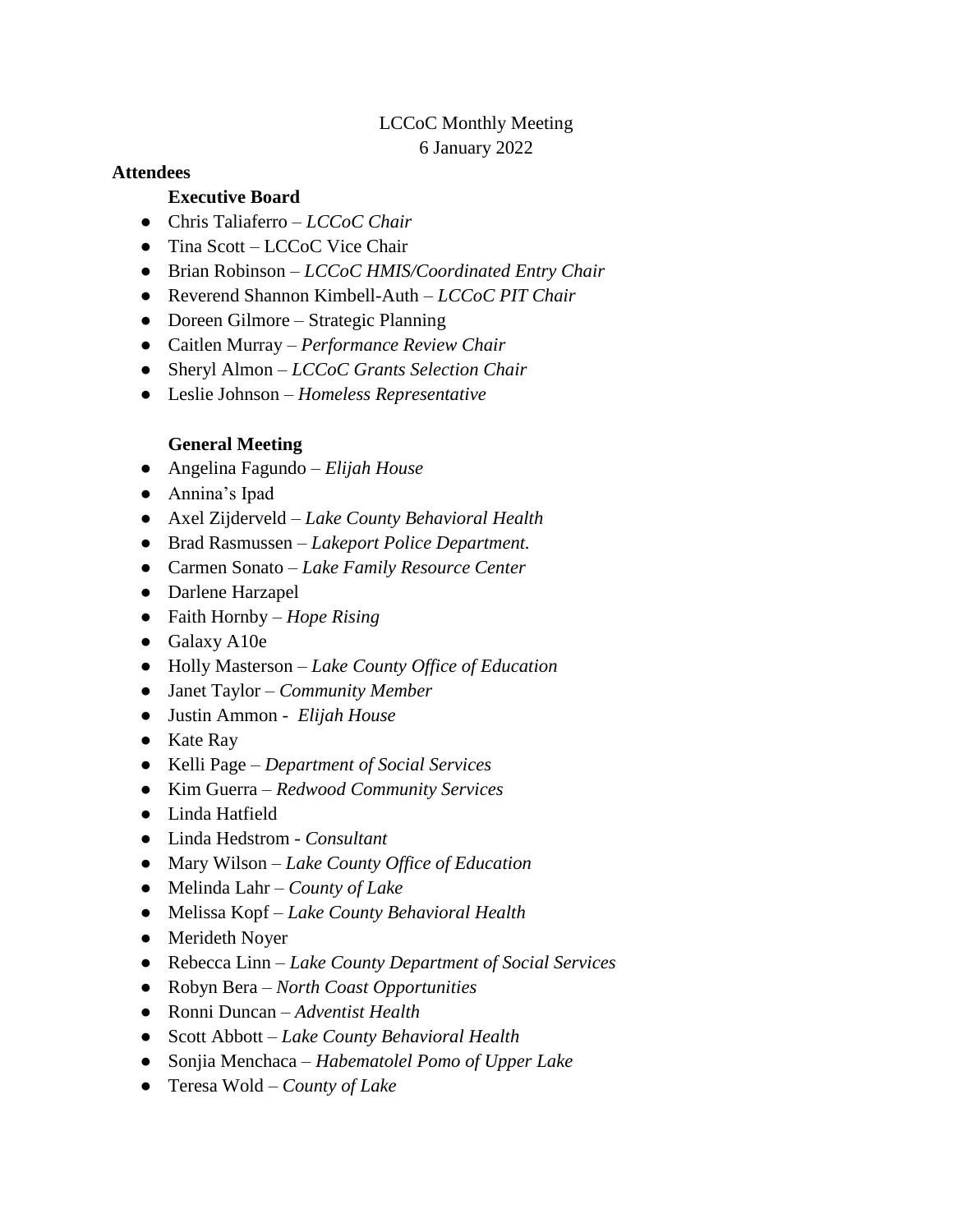- Todd Metcalf *Lake County Behavioral Health*
- Wendy Gattoni *Catholic Charities*

### **Call to Order -- 3:00 P.M.**

#### **New Membership**

• No new membership applications.

#### **Motions**

December 2021 Meeting Minutes

• Adopted with no amendments.

# **CoC Committee Updates**

HMIS / Coordinated Entry -- Brian Robison

- 10 EHV Vouchers over to PHA and approved. Hiccups along the way. Working on policy for when we cannot contact clients. Pastor Shannon asked that we use the shelters to contact the clients. Brian is going to provide that information to his committee before making a determination.
- Shooting to be ready for referrals when the operator comes online, time line is still unknown, hopefully April.
- 3 Core parts that need to go ready to go online with Coordinated Entry. Prioritization of Housing Matching, Referrals and Access Points. Working with Gillian as it's pretty complicated.

#### Strategic Planning – Doreen Gilmore

- Community Survey was done in December 2021.
- Start working on Strategic Plan for the next 3 years. Use 2020 SWOT, 2021 Gap Analysis, 2021 Community Survey, and work with housing navigators the end of January for information and data.
- Update of By-Laws. Adding of Housing Navigators and Equity Advisory Committees. Membership updated to four hours of committee participation. Bigger executive committee, adding Veteran representative, Native American and BIPOC. Added Non-Discrimination Policy. Go online to look at the draft, proposals are in red, changes due to Doreen by January 17, 2022 so we can vote on it at the February or March meeting.
- Linda Hedstrom asked question that non-voting members of the CoC be eligible to be a part of committees. Also asked that Latino's be added. We will add language in by-laws to state this.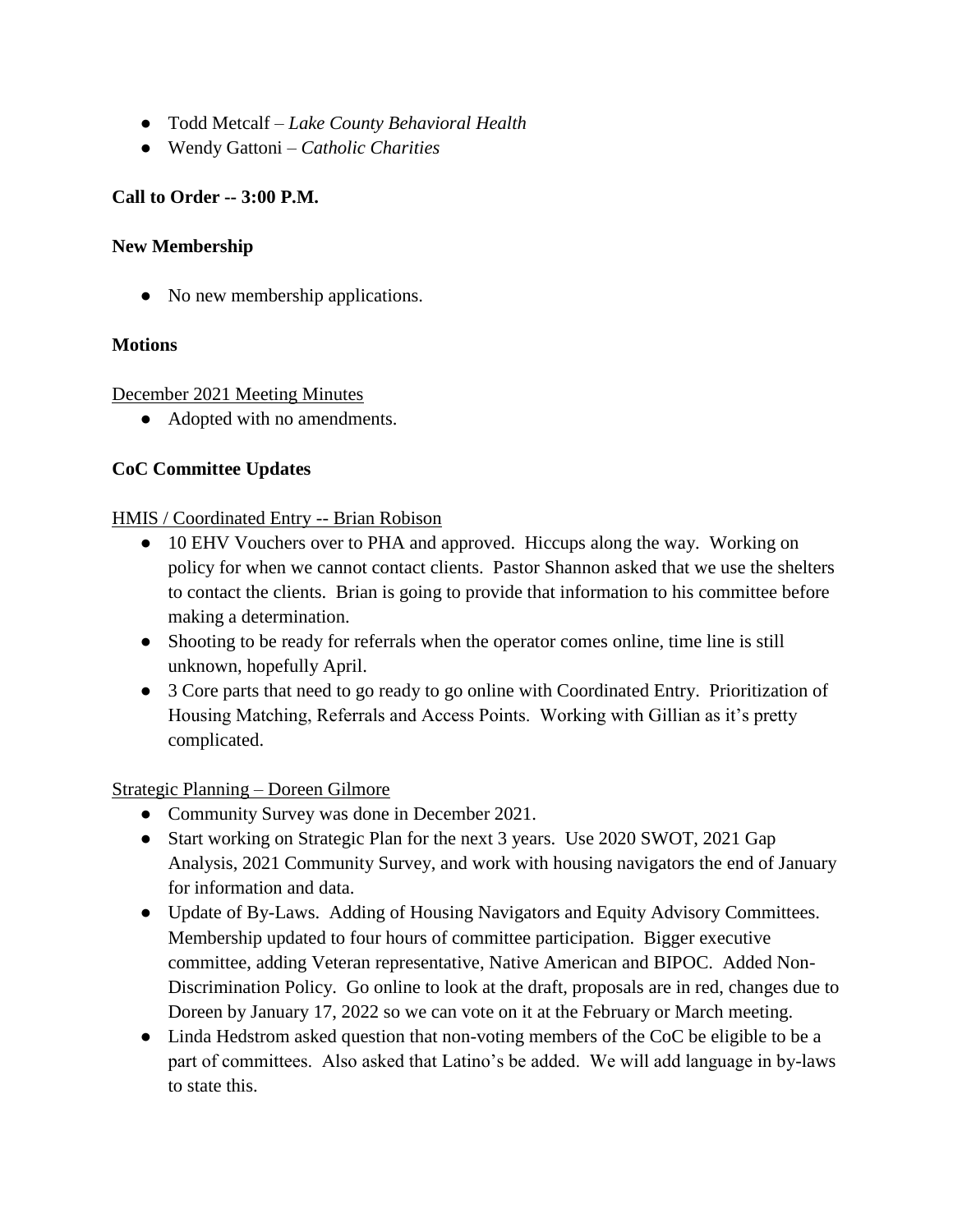Todd Metcalf asked is the Executive Committee going to be responsible for shoring up  $\bullet$ the racial equity and ethnicity group. Advisory Committee is being formed to do this. Todd would like to be a part of this group, as he sits on the county LGBTQ+ for Lake County. Todd also had a concern that growing the executive committee too large would be hard to move things forward. Doreen stated that we need to get enough for a quorum for voting.



Lake County Continuum of Care 2021 Community Survey

#### $\mathbf{I}$ 2021 Community Survey

The Lake County Continuum of Care 2021 Community Survey requested input from the Lake County community to help prioritize services and identify action goals for the CoC. The survey took place from September 3, 2021, to October 31, 2021, and ninety-six community members answered the survey. Thirteen identified as LCCoC members, 45<br>identified as interested community participants, nine were clients or potential clients of CoC services, and nine identified as other.

The survey asked for assistance in prioritizing clients for services through the Coordinated Entry System (CES). The federal Housing Urban Development (HUD)<br>program advises CoC's prioritization through a numerical vulnerability tool. Community input is recommended in the priority process. The Lake County Community Survey identified Community Members Hard to House as a local priority for CES. The Coordinated Entry System Committee and the CES Operator will take this population field under consideration, since the vulnerability tool already scores on many of the barriers to housing.

In addition to prioritization this Community Survey is providing guidance for goals and objectives for the strategic plan. The LCCoC applies for available grant funding, then in turn offers this funding to local venders under a Notice of Funding Availability (NOFA) process. The Community Survey will help the Strategic Planning Committee identify goals for housing projects and client services and recommend these goals to the Plan.

The Community Survey had three questions specific to housing and services. The fist was directed to HUD Housing Project Types and the chosen category, by the Lake County community, was Permanent Housing. The survey then asked about specific types of housing projects and Tiny Home Villages had the highest total score. The final question was for funding services, which offered a wide selection of options. Street Outreach received the top score, but when adding the staff-based service options of Navigation, Housing Problem Solving and Case Management, staffing time would be the top score.

The Lake County Continuum of Care (LCCoC) invites you to participate in the 2021 Community Survey. This survey will help us prioritize the populations we serve and the projects the LCCoC will fund. Please answer the following questions:

Please check an identifier

\_\_ LCCoC member (agency or individual)<br>\_\_ Interested community member  $\frac{-45}{9}$ Potential client/ or client of services for at-risk or experiencing homelessness 9 Other

#1. The Lake County Continuum of Care uses a Coordinated Entry System (CES), to prioritize The Housing Urban Development (HUD) program gives us<br>guidance on how to prioritize residents who are experiencing homelessness. Using the<br>guidance on how to prioritize residents who are experiencing homelessness. Using the chronically homeless, individuals with significant challenges and functional impairments, high utilizers of crisis or emergency services, domestic violence victims, veterans, and children and<br>youth. Other priorities can be determined by the community. Please assist us in prioritizing who<br>we additionally can serve, b

|  | 12 Seniors with no Vulnerabilities | Families with Older Children |  |  |
|--|------------------------------------|------------------------------|--|--|
|  |                                    |                              |  |  |

\_18\_Transitional Aged Youth 1\_ Non-Life Altering Disabilities

\_5\_Tribal Members 3 Migrant Individuals/Families

\_ 1\_Other Ethnic, Race or Gender (Please specify)

\_31\_Community Members Hard to House: Justice System Involvement, Eviction History, Credit Issues, Pets (These types of questions are presented in the CES Assessment)

Other - Please identify: One did not answer, and 22 responses had multiple choices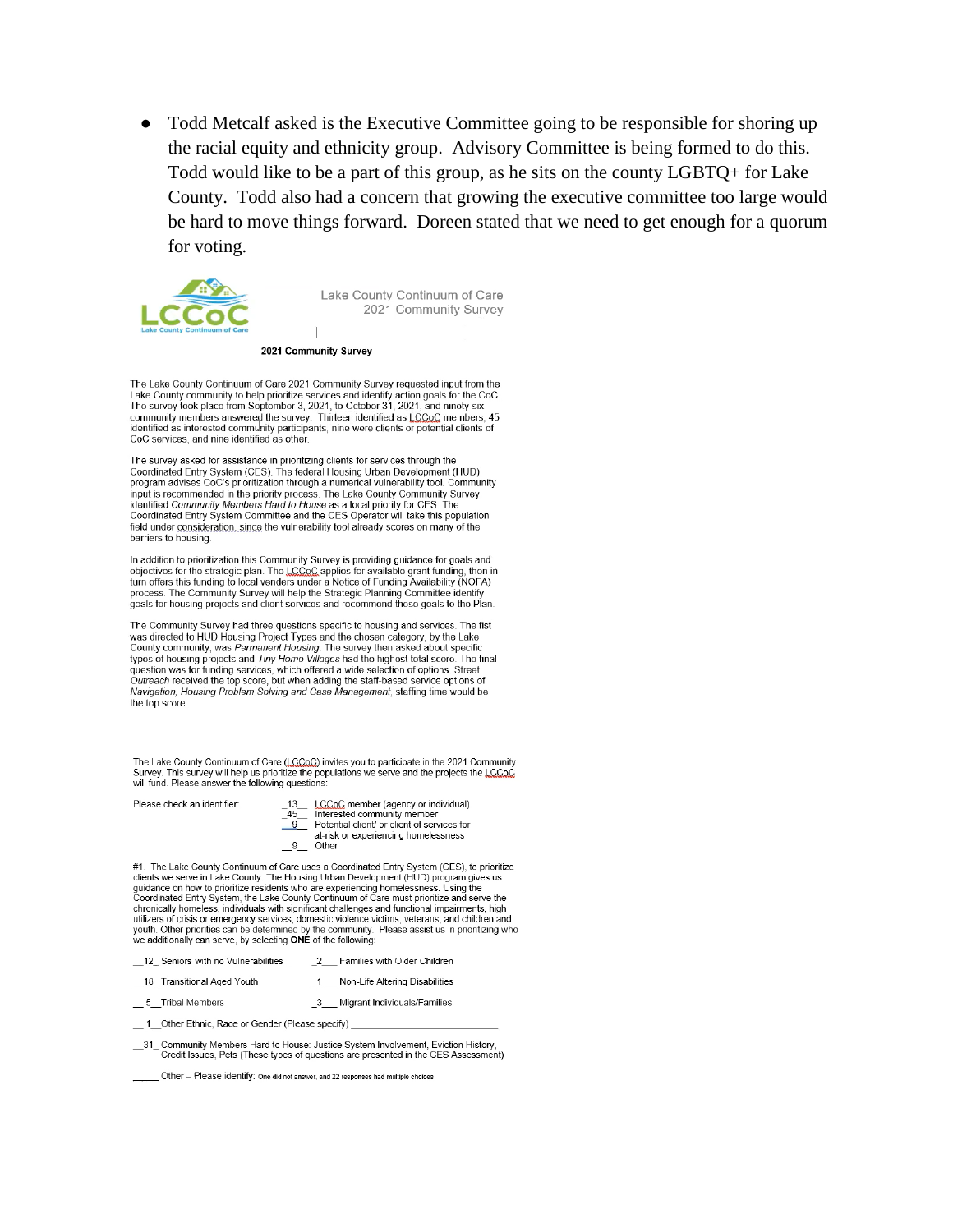#2. The LCCoC receives funding for services from specific grants, that cover five project types. The five project types are:

- Emergency Shelter
- Transitional Housing which offers up to 24 months of rental assistance and services
- Rapid Fiehousing that includes housing identification (recruiting landlords), move in and rental assistance (deposits, first month's rent, last month's rent, utility assistance and temporary and limited rent) and case management services
- Save Haven, funding for domestic violence housing
- Permanent Supportive Housing for Veterans, individuals with mental health and physical disabilities, and transition age foster youth

Please select ONE of the five housing project types, that you would like the Continuum of Care to prioritize and focus more funding:

| 12_Emergency Shelter | 16 Transitional Housing | _24_ Rapid Rehousing |
|----------------------|-------------------------|----------------------|
|----------------------|-------------------------|----------------------|

3 Safe Haven 33 Permanent Supportive Housing

2 did not answer and 6 had more than on response

#3. The LCCoC applies for funding from the federal and state governments. We can work on applying for funds to support specific housing projects. Please indicate your top two (2) housing<br>projects you would like the LCCoC to apply for funding, with #1 being your highest choice:

| 29 Unaccompanied and Transition Aged Youth Home 47 Tiny Home Village                                                                                       |                                                                                                                                |  |  |  |  |  |  |
|------------------------------------------------------------------------------------------------------------------------------------------------------------|--------------------------------------------------------------------------------------------------------------------------------|--|--|--|--|--|--|
| 14 Home-Key Project with designated Motels                                                                                                                 | 13 Safe Parking Project on County Land                                                                                         |  |  |  |  |  |  |
| 18 Support for Veteran Transition Housing                                                                                                                  | 10 Support for Tribal Housing                                                                                                  |  |  |  |  |  |  |
| 37 Support for Behavioral Health Housing                                                                                                                   | 5 Other: Affordable Housing Complexes.<br>Single Parent Housing, All the above.<br>Family Shelter and Sober Living Environment |  |  |  |  |  |  |
| #4. The LCCoC may be able to offer more services through available funding sources. Please<br>indicate your top two (2) choices for services to be funded: |                                                                                                                                |  |  |  |  |  |  |
| 13 Navigators to help find housing                                                                                                                         | 13 Staff time for Case Management Services                                                                                     |  |  |  |  |  |  |

| 14 Housing Problem Solving Staff time 9 Referral Services (Access Points) |                                         |                    |
|---------------------------------------------------------------------------|-----------------------------------------|--------------------|
| 21 Street Outreach Programs 7 Health Services                             |                                         | 12 Counseling      |
| 7 Food                                                                    | 1 Clothing                              | 3 Hygiene Supplies |
| 7 Credit Assistance                                                       | 6 Utilities Assistance 9 Transportation |                    |
| 12 Employment Assistance                                                  | 7 Budgeting Education 14 Life Skills    |                    |
| 15 Youth Services                                                         |                                         |                    |

4 Other - Rehab, Crisis Intervention with Law Enforcement, All of the Above, and More Housing Options for Unaccompanied Youth.

Thank you for participating in the Lake County Continuum of Care Community Survey. Your responses are important in building a program plan for Lake County.

#### Point In Time -- Rev. Shannon Kimbell Auth

- PIT Count is on 27 January. Combining Nice and Lucerne.
- County is in the process of finalizing contract with Symtec for digital count. 3 new things to add. Family reunification survey. Separate shelter survey to complete HIC County. Also Spanish version.
- Training is scheduled for survey takers which is required January  $11<sup>th</sup>$  at 1 pm. It will be recorded, anyone that cannot be present it will be online. The training is 1 hour and 30 minutes long.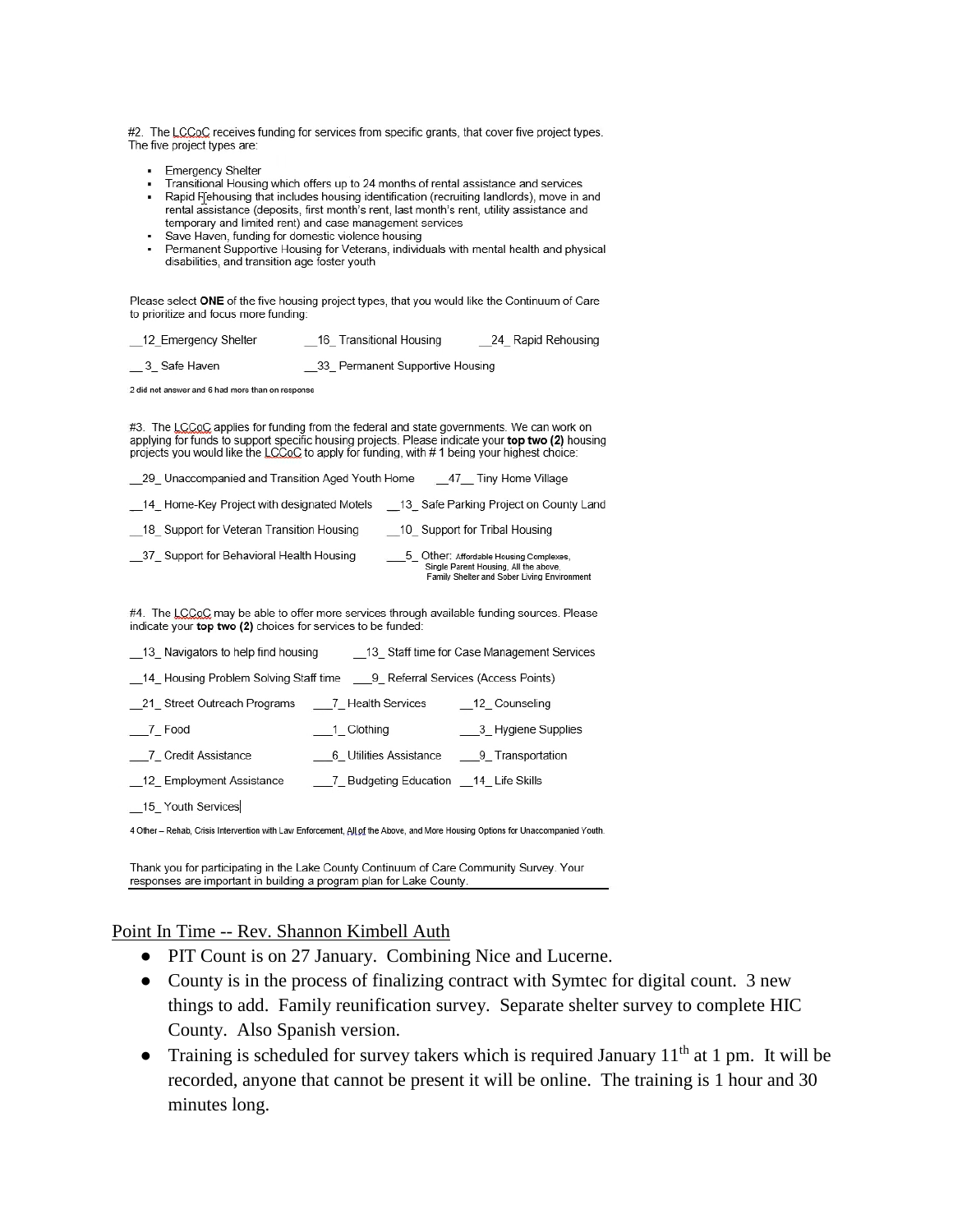- Unclear still what money is set aside for food. 100 Day Challenge, available \$500. Kim Guerra stated that \$1,000 is set aside for food, as their group met right before the CoC meeting. Kim will work with Shannon to reimburse organizations or people that will be doing food. Kim stated that socks were ordered for the incentive bags. Budget left in 100 day challenge is \$2326.28 for upcoming events or next year's count.
- If you plan to work on the day of the PIT count please email [kimbelsa@ah.org.](mailto:kimbelsa@ah.org) Need a site lead for Middletown. Wendy Gattoni asked about the time for the PIT count, will ask her supervisor if this is possible for her to do. Most sites 9 am to 4 pm. Sites can do longer if needed.
- Flyers in English and Spanish will be posted on the website.
- Phone surveys are only allowed by case managers and only for clients that they case manage.
- Shannon will be sending an email out to the site leads on how to pick up the incentive bags and what the process will be. Faith Hornby states that the incentive bags will be ready by the  $21<sup>st</sup>$ .

Interfaith -- Debra Fielder

• Not online to give update.

Grant Selection -- Sheryl Almon

- Rewritten most of the grant process and how we score them. Updated and finalized, mostly HUD language.
- New component, how to work with new grant applicants. 5 documents that will be under the grant committee soon and posted on the webpage for transparency.
- Encourage everyone to look at our section of the website. Next meeting January  $12<sup>th</sup>$  at 3 pm via zoom.
- Scott thanked Sheryl for input and feedback on RFP's and grants. Able to do translations to Spanish now.

Performance Review -- Caitlen Murray

- No meeting last month. Resume meetings on 20 January at 11 am via zoom. Gathering information from 3 projects that we will be reviewing this month. Praises of Zion, HEAP contracts and HHAP 1 and Project Restoration Transitional Housing.
- Breaking down data by the following ways: Average Household size; Chronically Homeless Served; Veterans Served; Cost per Household Served.

Administrative Entity -- Scott Abbott, Melissa Kopf

• Scott reported that we have ESG COVID grant. HCD wants to give us more funding. Agreed to give \$100k to city of Clearlake to help with Cache fire survivors in housing. Agreed to give an additional \$75k for HMIS and \$10k for administration.